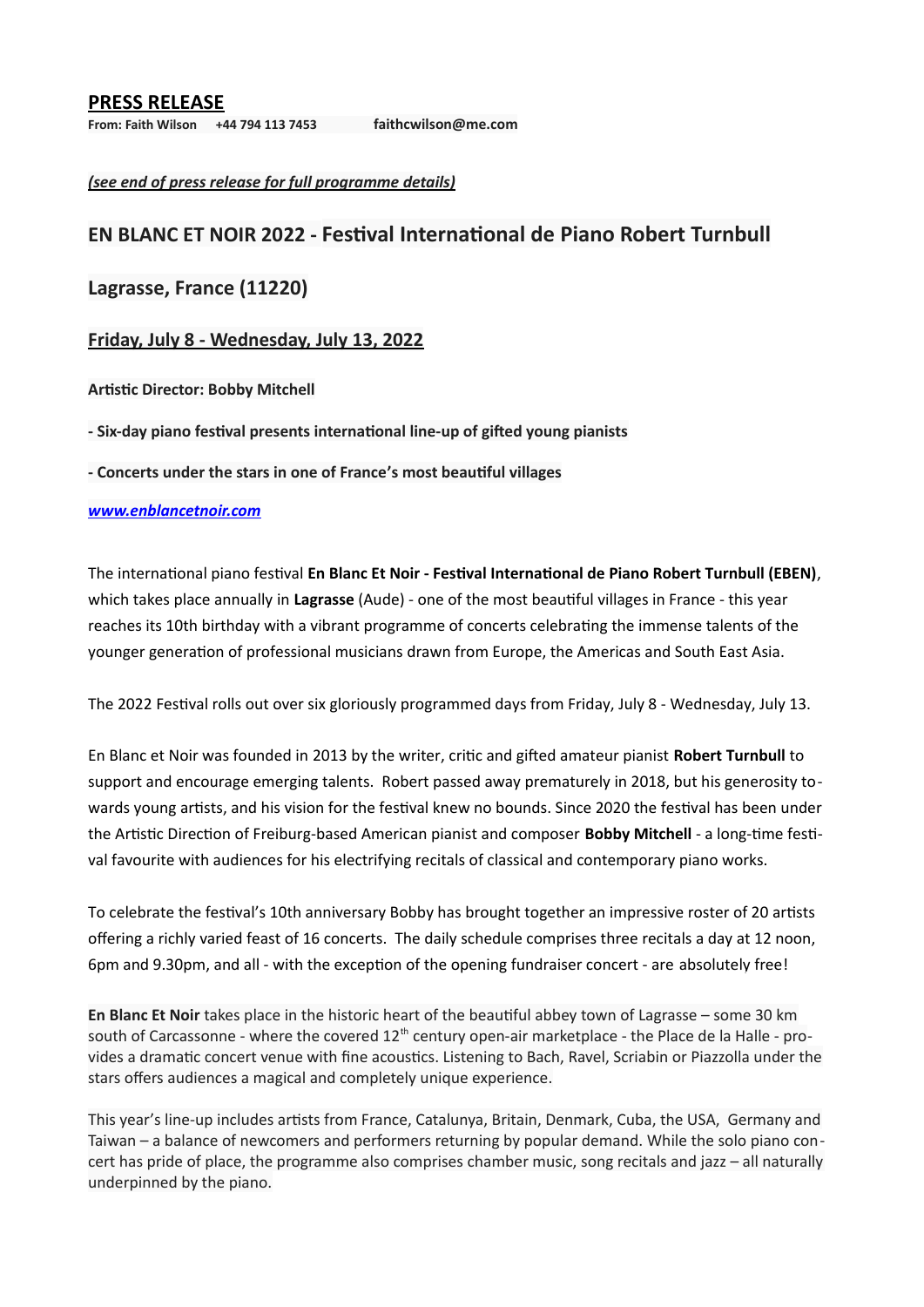Two unusual events bookend the festival: an opening 'Fundraiser' concert in Lagrasse's mediaeval abbey by the virtuosic Scottish accordionist **Ryan Corbett**, whose programme runs the gamut from Scarlatti through Tchaikovsky and Mendelssohn. And to close the festival: a foot-stamping finale by Cuban pianist **Rolando Luna** - stalwart of the Buena Vista Social Club and last year's standout artist at Jazz à Marciac - whose genrebending programme leaps effortlessly between Debussy, John Coltraine, Sacha Distel and The Stranglers.

Seven young solo artists make their debuts at EBEN in 2022. They include the much-garlanded Catalan pianist **Bernat Català Rams** with a programme of Granados, de Falla and Albéniz and the UK/Azeri artist **Gunel Mirzayeva**. Hers is an all-Bach programme, including a piece reflecting her own deeply personal response to Bach which weaves together Western and Eastern musical styles. A torchbearer for contemporary music, US-based South Korean pianist **Eunmi Ko**'s introduces Lagrasse audiences to works by composers from America and Asia, several of which were written expressly for her. Narbonnaise pianist **Stéphanie Elbaz** has been praised for her breathtaking performances, combining technical brilliance, virtuosity, charm and sensitivity. Her Iberian and Latin American-themed programme includes her own piano transcriptions of Piazzolla, Albéniz and Villa Lobos. Another young French pianist, **Virgile Roche**, graduates this summer from the Conservatoire Supérior de Paris, but is already a familiar soloist at festivals in France and elsewhere in Europe. His EBEN programme embraces works by Prokofiev, Chopin and Mussorgsky.

Two special bursaries have been awarded this year - to the brilliant young Danish pianist **Gustav Piekut**, who receives the inaugural award given in memory of Lagrasse resident and music lover Nelly Andersen. He marks his EBEN debut with a programme devoted to Debussy and Chopin. Germany-based Russian pianist and composer **Mikhaïl Bouzine** is the recipient of the annual Robert Turnbull Piano Foundation Award and his debut solo concert includes classic works by Glinka and Gottschalk as well as contemporary composers Wolfgang Rhim and Maurizio Kagel.

No Lagrasse EBEN festival would be complete without a recital by Artistic Director **Bobby Mitchell**, whose all-Schumann programme opens the week's festivities in the Place de la Halle. Also back by popular demand are piano duo **James Kreiling** and **Janneke Brits** with four-hand arrangements of Stravinsky's *Rite of Spring* and Debussy's tone poem *La Mer.* Kreiling and Brits are now named as Associate Directors of EBEN.

Chamber music and song recitals are this year represented by three late-evening concerts: violin and piano duo **Solveig Maedler** and **Stephanie Gurga** juxtapose Fauré and John Adams while tenor **Léo Vermot Descroches** and Taiwanese pianist **Yun-Ho Chen** present songs by Schumann and Hugo Wolf. Parisian soprano **Faustine de Monès** and Japanese/American pianist **Bretton Brown**'s programme embraces songs by Ravel, Granados, Enescu and Debussy.

Running in parallel with the festival and funded by a further legacy from Robert Turnbull, the daily **Piano Masterclass** gives unique opportunities in performance practice to four talented young students from the region's leading conservatoires - Carcassonne, Perpignan and Toulouse. The programme is led by **François-Michel Rignol**, Professor of Piano at the Conservatoire de Perpignan who introduces the students at a special **Piano Masterclass concert** on the festival's final day.

Introducing his festival programme for 2022, **Bobby Mitchell** said:

*"Robert's hope was to create a centre where young pianists could present themselves in the best possible light and to be received with the warmth and attention characteristic of Lagrasse audiences.*

*"I will always be grateful to Robert Turnbull for founding En Noir Et Blanc ten years ago and for having established one of the most memorable and joyous places that I know to perform and to listen to piano music. For nearly a decade the festival has been the high point of my year, and I hope that audiences share many unforgettable moments in this magical place."*

## **Press Contact:**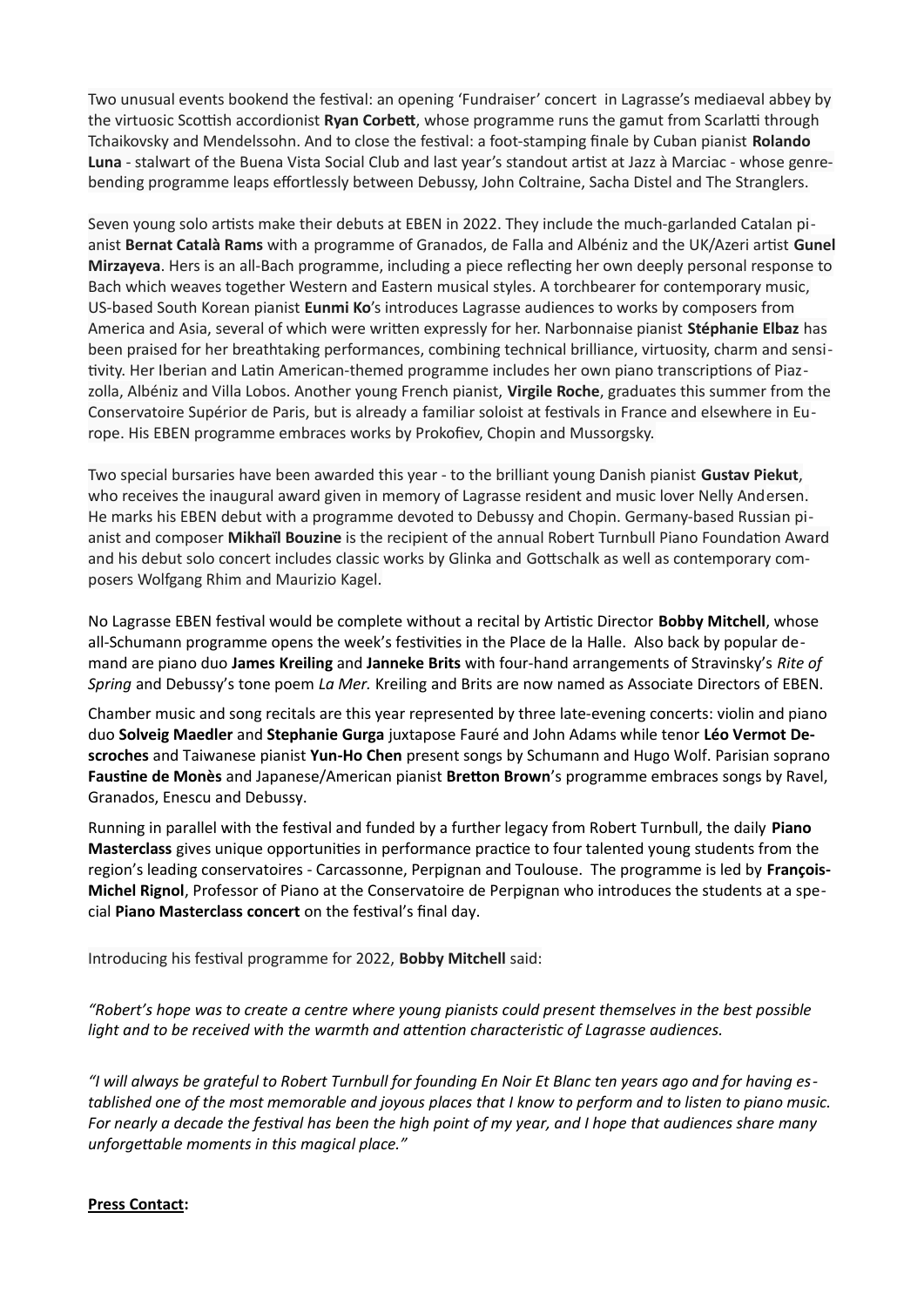## **Faith Wilson +44 794 113 7453 [faithcwilson@me.com](mailto:faithcwilson@me.com) Full programme details follow/…**

## **En Blanc Et Noir: Place de la Halle, Lagrasse Friday, July 8 - Wednesday, July 13, 2022**

**Friday July 8**

**Fundraiser concert** (NB. at Lagrasse Abbey): **Ryan Corbett** (Scotland) **-** accordion Programme: J.S. Bach – Prelude and Fugue in A minor "The Great" BWV 543 D. Scarlatti – Sonata in F, K 107 A. Nagaev – Sonata P.I. Tchaikovsky – Romance in F minor, Op. 5 F. Angelis – Etude J. Feld – Konzertstuck

D. Heath – Take To The Sky F. Mendelssohn – Rondo Capriccioso

### *all other concerts take place in the Place de la Halle, Lagrasse*

#### **Saturday July 9**

18h: **Bobby Mitchell** (USA/Germany) - piano **Programme:** Robert Schumann – Intermezzi, Op. 4 Robert Schumann – Impromptus, Op. 5 Robert Schumann – Waldszenen, Op. 82

21h30: **Solvejg Maedler** (France) - violin & **Stephanie Gurga** (USA) - piano

Programme: Gabriel Fauré – Violin Sonata No. 2, Op. 108 John Adams – Road Movies

#### **Sunday July 10**

12h: **Bernat Català Rams** (Catalonia) - piano

### Programme:

E. Granados – Valses Poétiques

M. De Falla – Fantasia Bética

I. Albéniz – Suite Iberia (extracts) - El Puerto – Corpus Christi en Sevilla – Almería – Triana

## 18h: **Eunmi Ko** (USA) - piano

## Programme:

Tyler Kline – Selections from *Orchard okra* – *blood orange* – *fig* – *carambola* – *Buddha's hand* – *lychee* – *star anise* – *yuzu* John Liberatore – *Nocturne: Stella by Starlight* [written for Eunmi Ko] Juhi Bansal – *Land of Waking Dreams* David Liptak – *Hocket* [written for Eunmi Ko] Ania Vu – *Against Time* Emily Koh – *saturation temp* Tyler Kline – *basil eyes*

### **Sunday July 10**

21h30: **Léo Vermot Desroches** (France) - tenor & **Yun-Ho Chen** (Taiwan) - piano Programme:

Robert Schumann – *Fünf Lieder für eine Singstimme und Klavier op. 40* Märzveilchen; Muttertraum; Der Soldat; Der Spielmann; Verrathene Liebe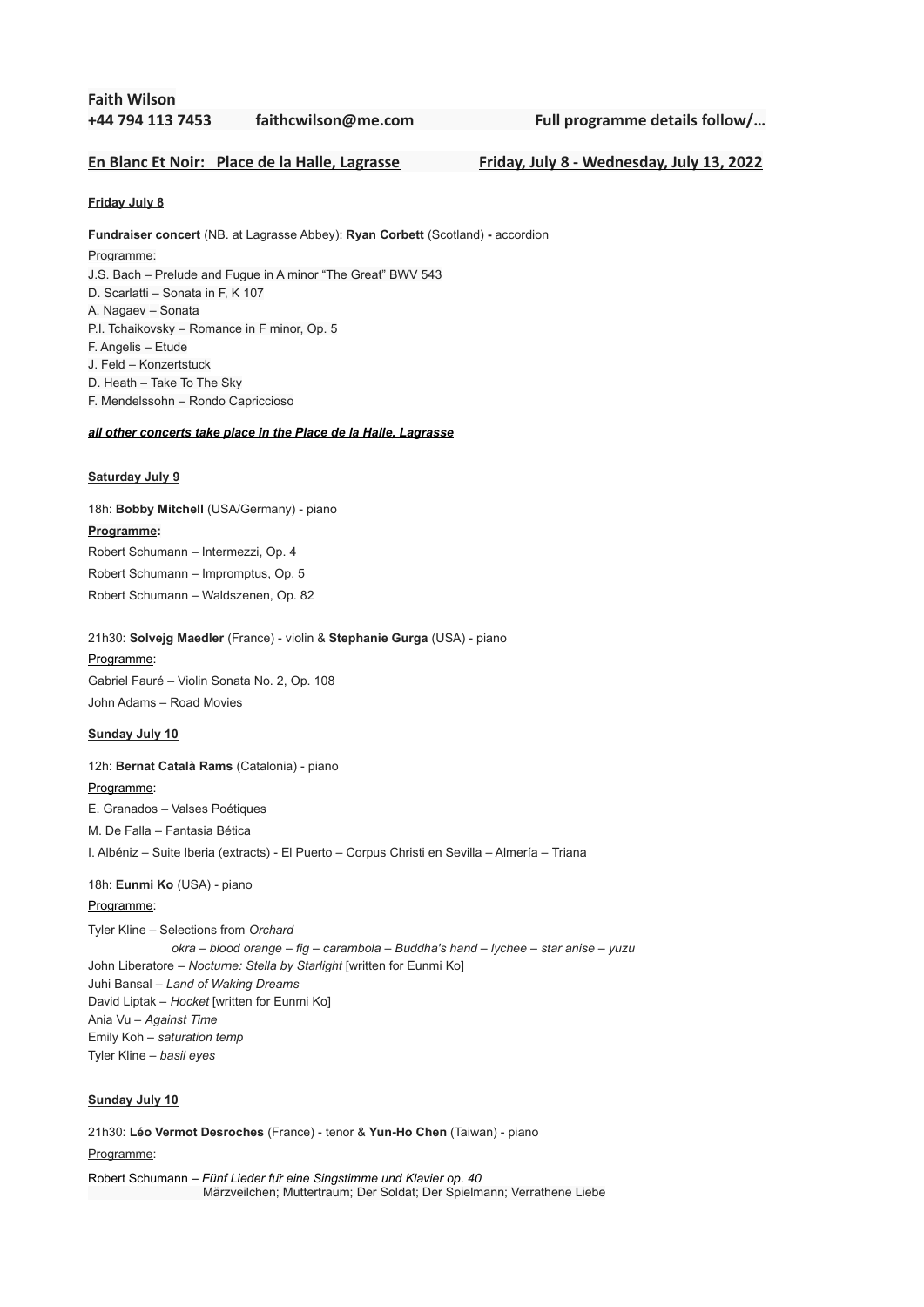Robert Schumann – *Gedichte von N. Lenau und Requiem*, Op.90 Lied eines Schmiedes; Meine Rose; Kommen und Scheiden; Die Sennin; Einsamkeit; Der

schwere Abend; Requiem

Hugo Wolf – An ein Äolsharfe; Im Frühling; Der Feuerreiter; Ganymed; Lied Eines Verliebten; Anakreons Grab; Das verlassene Mägdlein; Begegnung

#### **Monday July 11**

12h: **Gustav Piekut** (Denmark) - piano *(Nelly Andersen bursary)*

Programme:

Debussy – 12 Préludes, book II

Chopin – Four Scherzi, Opp. 20, 31, 39, 54

### 18h: **Virgile Roche** (France) – piano

#### Programme:

Prokofiev - Visions fugitives, Op. 22 Chopin - Mazurkas op. 24 Mussorgsky - Pictures at an Exhibition

# 21h30: **Janneke Brits** (S.A.) & **James Kreiling** (UK) piano four hands

### Programme:

Scriabin – Sonata No. 9 (James Kreiling, piano) Stravinsky – Rite of Spring (trans. Stravinsky for piano four-hands) Scriabin – Sonata No. 10 [Janneke Brits, piano] Debussy – La Mer (trans. Debussy for piano four-hands)

### **Tuesday July 12**

12h: **Gunel Mirzayeva** (UK/Azeri) - piano

#### Programme:

JS Bach – Partita no. 6 in e, BWV 830 JS Bach – Capriccio on the Departure of a Beloved Brother in B-flat, BWV 992 JS Bach – Italian Concerto in F, BWV 971, with re-composed cadenza, 1st movement JS Bach/G Mirzayeva – Project Bach-Mugham Parts I, II, III JS Bach – Italian Concerto in F, BWV 971, 3<sup>rd</sup> movement

18h: **Mikhaïl Bouzine** (Ru/Germany) - piano *(Robert Turnbull Piano Foundation bursary)*

## Programme:

Charles-Valentin Alkan – en rhythme molossique (1857) Wolfgang Rihm – Ländler (1979) Michaïl Glinka – Nocturne in E-flat major (1828) Alexander Rabinovitch-Barakovski – Musique triste, parfois tragique (1976) Dimitri Terzakis – Pensées No. I (1999) Antonín Dvořák – Doumka, Op.35 (1876) Mauricio Kagel – an Tasten (1977) Louis Moreau Gottschalk – la Savane (1846) 21h30: **Faustine de Monès** (France) - soprano & **Bretton Brown** (Japan/USA) - piano Programme:

Josephine Stephenson – Rosemary Lane Ravel – Cinq mélodies populaires grecques Granados – El Majo Discreto, Elegia Eterna, Gracia Mia Enescu – Aux damoyselles paresseuses d'escrire à leurs amys, Languir me fait Debussy – Fantoches, Beau Soir, Green, Spleen Obradors – Canciones Classicas

## **Wednesday July 13**

12h: **Stéphanie Elbaz** (France) - piano Programme:

Villa Lobos/ Elbaz – Bachianas Brasileiras n 5 Padre Antonio Soler – sonata 84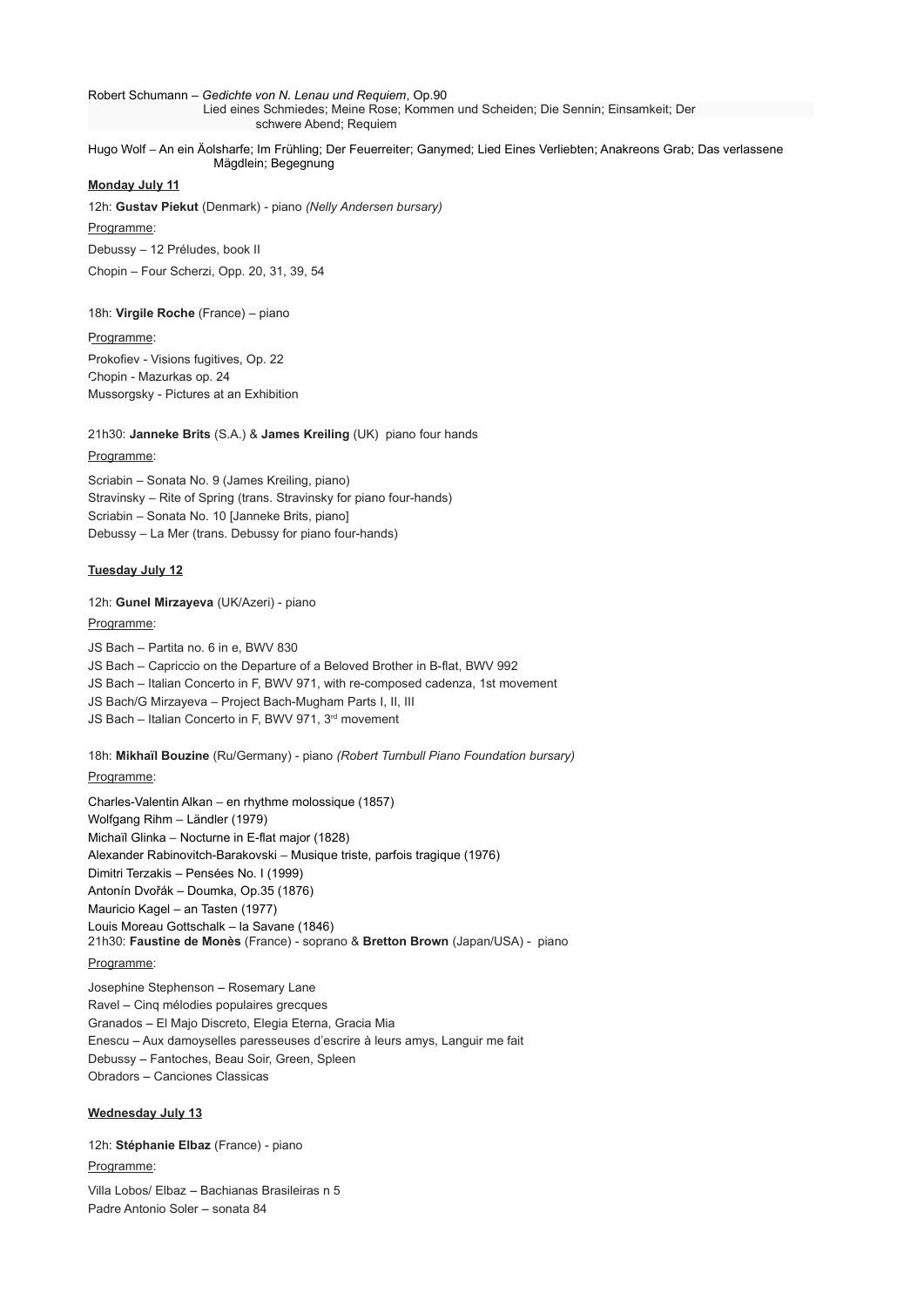Padre Antonio Soler – Fandango Albeniz – Asturias Gottschalk – Souvenir de Porto Rico Piazzola/ Elbaz – Libertango Daniel Mattos – Tango Nocturno Albeniz/ Elbaz – La vida Breve Albeniz – Triana Albeniz – Cordoba Liszt – Rhapsodie Espagnole

#### 18h: **Piano Masterclass students of François-Michel Rignol**

21h30: **Rolando Luna** (Cuba) - piano Programme drawn from works by: Rolando Luna, John Coltraine, Claude Debussy, Sasha Distel, The Stranglers, Chico Buaraque and others.

### **Notes for Editors**

#### **En Blanc et Noir – Background**

In July 2013, Robert Turnbull, professional journalist, graduate of the San Francisco Music Conservatory and keen amateur pianist, fulfilled a long-cherished dream: to create a piano festival in the village of Lagrasse, some 30 kilometres south-east of Carcassonne in France, giving precious opportunities to several young Europeans launching careers as concert pianists. He called it *Fantaisie de Musique à Lagrasse*.

The town council - or Mairie- helped by setting up a stage large enough for two grand pianos and lent 100 chairs for the six concerts, which mostly took place in the village's ancient covered market. There was minimal lighting and no amplification, yet magic was created - a salon *'en plein air, en pleine lune'*, a stone's throw from the Lagrasse Abbey, one of France's most romantic monuments. The catalyst, of course, was the talent of the gifted musicians which radiated long after the final concert.

Riding on the success of this inaugural series, Turnbull and a group of like-minded friends decided to repeat the festival, rechristening it En Blanc Et Noir (EBEN). Robert died in 2018 but his inextinguishable spirit lives on as the festival celebrates its 10th birthday.

EBEN has given a platform to many gifted young pianists in those ten years, and notable invited soloists include, recently, the prodigiously talented **Jonathan Fournel**, who won the first prize in the 2021 Reine Elizabeth Piano Competition. Read more at: [www.enblancetnoir.com](http://www.enblancetnoir.com/)

### **Bobby Mitchell, Artistic Director, En Blanc Et Noir**

Bobby Mitchell is an American pianist whose interests are embedded in the hear and now of music as performance art, as well as the more standard classical repertory of centuries past. A frequent performer of new and rarely heard works, his interests lie mainly with the contemporary music canon and in combining these works with the standard repertoire in an illuminating fashion. An instrumentalist who is not afraid to cross the traditional boundaries of programming and performance practice, he is active as a solo and collaborative concert pianist on modern and historical instruments and is also experienced in the fields of improvisation, composition and conducting.

He has performed extensively in the Americas, across Europe, Asia, South Africa and the Middle East. Recent highlights include concerto performances with Philippe Herreweghe and the Orchestra of the Eighteenth Century.

Bobby has been Artistic Director of **En Blanc Et Noir** since 2020, and has performed annually as a soloist at the festival since 2014.

#### **Lagrasse and EBEN**

Classed as one of the *["plus beaux villages de France"](http://t.signaledue.com/e1t/c/5/f18dqhb0s7lc8ddmpbw2n0x6l2b9nmjw7t5xx45v7v8kw1qg0vr5vmqt8w3ljg7x56dqdhf6jk_--02?t=http%25253a%25252f%25252fwww.les-plus-beaux-villages-de-france.org%25252ffr%25252flagrasse-0&si=4987445649604608&pi=88e86e553cd3419a9d240c2cb1b51e55),* Lagrasse is known for its [Abbey](http://www.abbayedelagrasse.com/) founded in the VIIIth century, its medieval streets, its concentration of artists and artisans, and its ability to showcase a variety of cultural events year round such as the an nual book festival [Le Banquet du Livre,](http://t.signaledue.com/e1t/c/5/f18dqhb0s7lc8ddmpbw2n0x6l2b9nmjw7t5xx45v7v8kw1qg0vr5vmqt8w3ljg7x56dqdhf6jk_--02?t=http%25253a%25252f%25252fwww.lamaisondubanquet.fr%25252f&si=4987445649604608&pi=88e86e553cd3419a9d240c2cb1b51e55) and now, **En Blanc et Noir**. [EBEN](http://enblancetnoir.weebly.com/) aims to be a key element in expanding the ongoing cultural profile of Lagrasse.

A popular destination with tourists from all over the world, the village also enjoys a strong sense of community, and the organisers of the festival have been encouraged by the way in which many local people have been eager to participate in EBEN, donating their time and efforts - from moving pianos to housing musicians, translating programmes and facilitating airport transfers.

#### **Aims of the Festival**